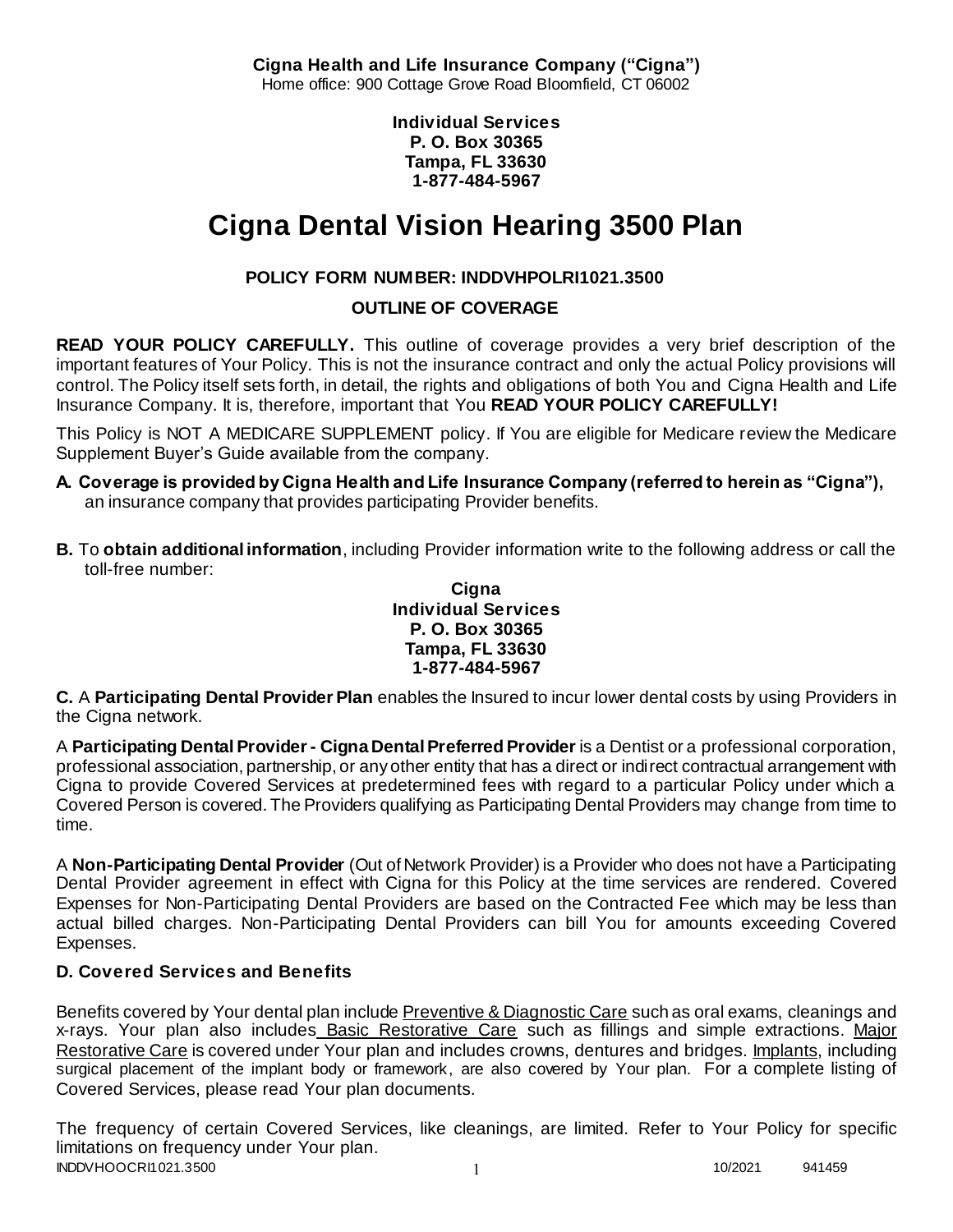#### **Benefit Schedule**

The benefits outlined in the table below show the payment percentages for Covered Expenses **AFTER** any applicable Deductibles have been satisfied unless otherwise stated.

# **CIGNA DENTAL, VISION, AND HEARING INSURANCE** *The Schedule*

#### **For You and Your Dependents**

#### **The Schedule – Dental Benefits**

If You select a Participating Dental Provider, Your cost will be less than if You select a Non-Participating Dental Provider.

#### **Emergency Services**

The Benefit Percentage payable for Emergency Services charges made by a Non-Participating Dental Provider is the same Benefit Percentage as for Participating Dental Provider Charges. Dental Emergency services are required immediately to either alleviate pain or to treat the sudden onset of an acute dental condition. These are usually minor procedures performed in response to serious symptoms, which temporarily relieve significant pain, but do not effect a definitive cure, and which, if not rendered, will likely result in a more serious dental or medical complication.

#### **Dental Deductibles**

Dental Deductibles are expenses to be paid by You or Your Dependent. Dental Deductibles are in addition to any Coinsurance. Once the Dental Deductible maximum in The Schedule has been reached You and Your family need not satisfy any further dental deductible for the rest of that year.

#### **Participating Dental Provider Payment**

Participating Dental Provider services are paid based on the Contracted Fee agreed upon by the Provider and Cigna.

#### **Non-Participating Dental Provider Payment**

Non-Participating Dental Provider services are paid based on the Contracted Fee.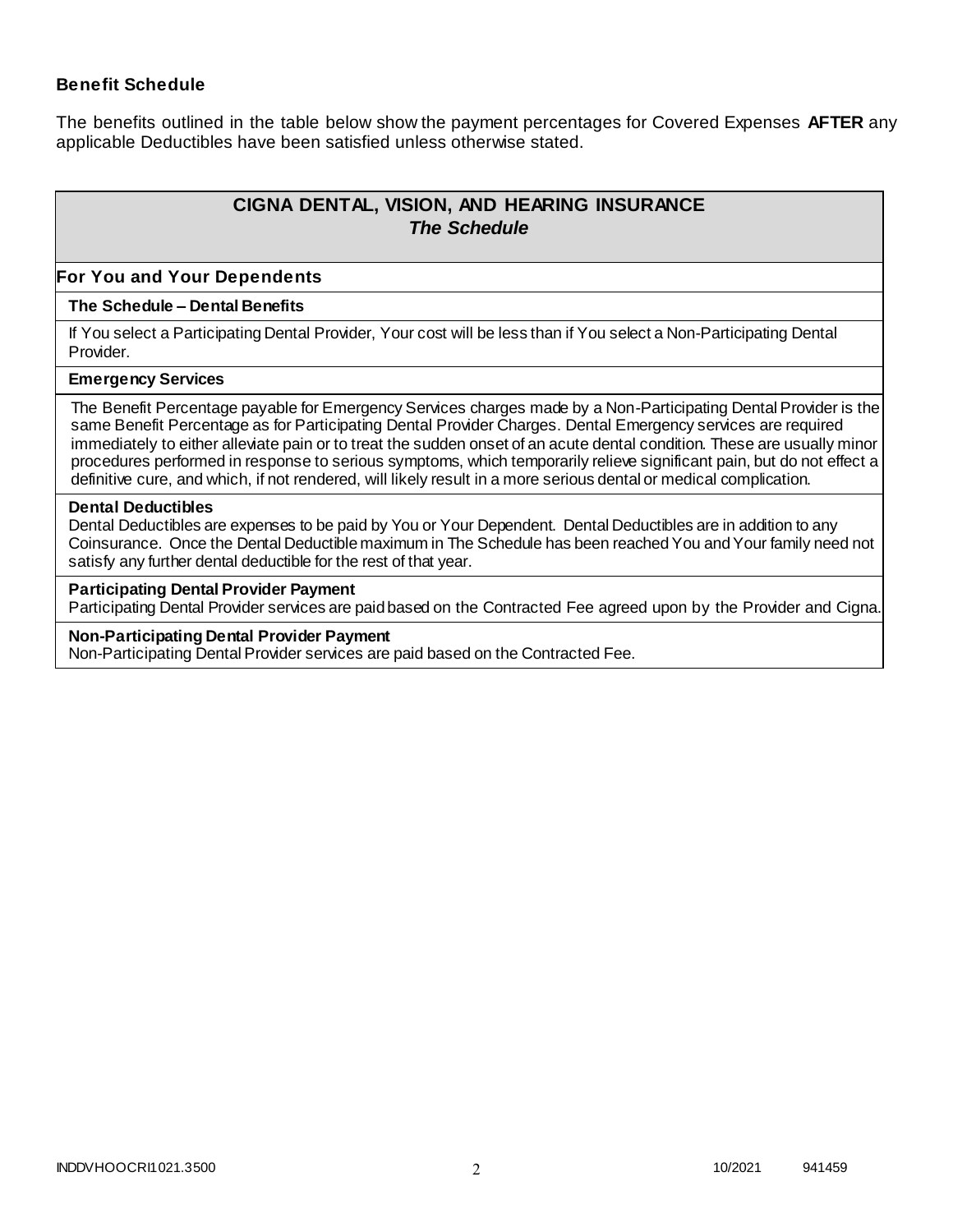| DENTAL BENEFIT HIGHLIGHTS                                                                                                                                                                                                                                                 |                                                  |
|---------------------------------------------------------------------------------------------------------------------------------------------------------------------------------------------------------------------------------------------------------------------------|--------------------------------------------------|
| Classes I, II, III, IX<br><b>Calendar Year Maximum</b>                                                                                                                                                                                                                    | \$2,500 per person                               |
| <b>Class IX Lifetime Maximum</b>                                                                                                                                                                                                                                          | \$2,000 per person                               |
| <b>Calendar Year Dental Deductible</b>                                                                                                                                                                                                                                    |                                                  |
| Individual                                                                                                                                                                                                                                                                | \$100 per person                                 |
|                                                                                                                                                                                                                                                                           | Not Applicable to Class I                        |
| Class I                                                                                                                                                                                                                                                                   | The Percentage of Covered Expenses the Plan Pays |
| Preventive Care<br>Oral Exams<br><b>Routine Cleanings</b><br>Routine X-rays<br>Non-Routine X-rays<br><b>Fluoride Application</b><br><b>Sealants</b><br>Space Maintainers (non-orthodontic)<br>Emergency Care to Relieve Pain                                              | 100%                                             |
| <b>Class II</b>                                                                                                                                                                                                                                                           | The Percentage of Covered Expenses the Plan Pays |
| <b>Basic Restorative</b><br>Fillings<br>Surgical Extraction of Impacted Teeth<br>Oral Surgery, Simple Extractions<br>Relines, Rebases, and Adjustments<br>Repairs - Bridges, Crowns, and Inlays<br>Repairs - Dentures                                                     | 80% after dental deductible                      |
| <b>Class III</b>                                                                                                                                                                                                                                                          | The Percentage of Covered Expenses the Plan Pays |
| <b>Major Restorative</b><br>Crowns / Inlays / Onlays<br>Root Canal Therapy / Endodontics<br><b>Minor Periodontics</b><br><b>Major Periodontics</b><br>Oral Surgery, All Except Simple Extractions<br>Prosthesis Over Implant<br>Anesthetics<br>Dentures<br><b>Bridges</b> | 50% after dental deductible                      |
| <b>Class IX</b>                                                                                                                                                                                                                                                           | The Percentage of Covered Expenses the Plan Pays |
| Implants                                                                                                                                                                                                                                                                  | 50% after plan deductible                        |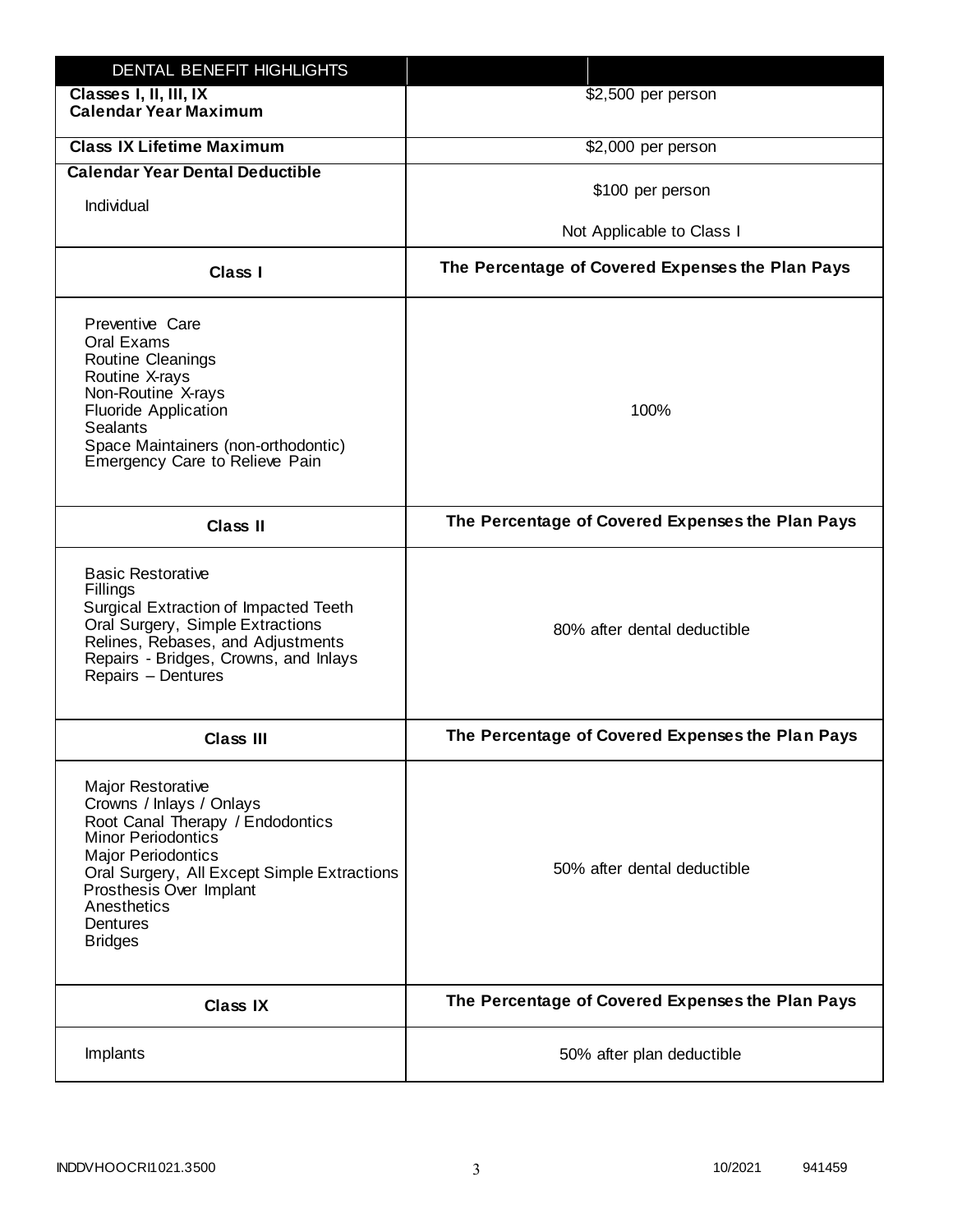| The Schedule - Vision Benefits                                                                  |                                                                                          |
|-------------------------------------------------------------------------------------------------|------------------------------------------------------------------------------------------|
| <b>VISION BENEFIT HIGHLIGHTS</b>                                                                |                                                                                          |
| Eye Examinations, including refraction                                                          | The plan pays 90% of expenses, not to exceed a \$100 calendar<br>year maximum per person |
| Materials (corrective eyeglasses or contact<br>lenses, including fittings and follow-up visits) | \$300 calendar year maximum per person                                                   |

| The Schedule - Hearing Benefits                             |                                        |
|-------------------------------------------------------------|----------------------------------------|
| <b>HEARING BENEFIT HIGHLIGHTS</b>                           |                                        |
| <b>Hearing Examinations</b>                                 | \$50 calendar year maximum per person  |
| Materials (Hearing Aids, including fittings<br>and repairs) | \$700 calendar year maximum per person |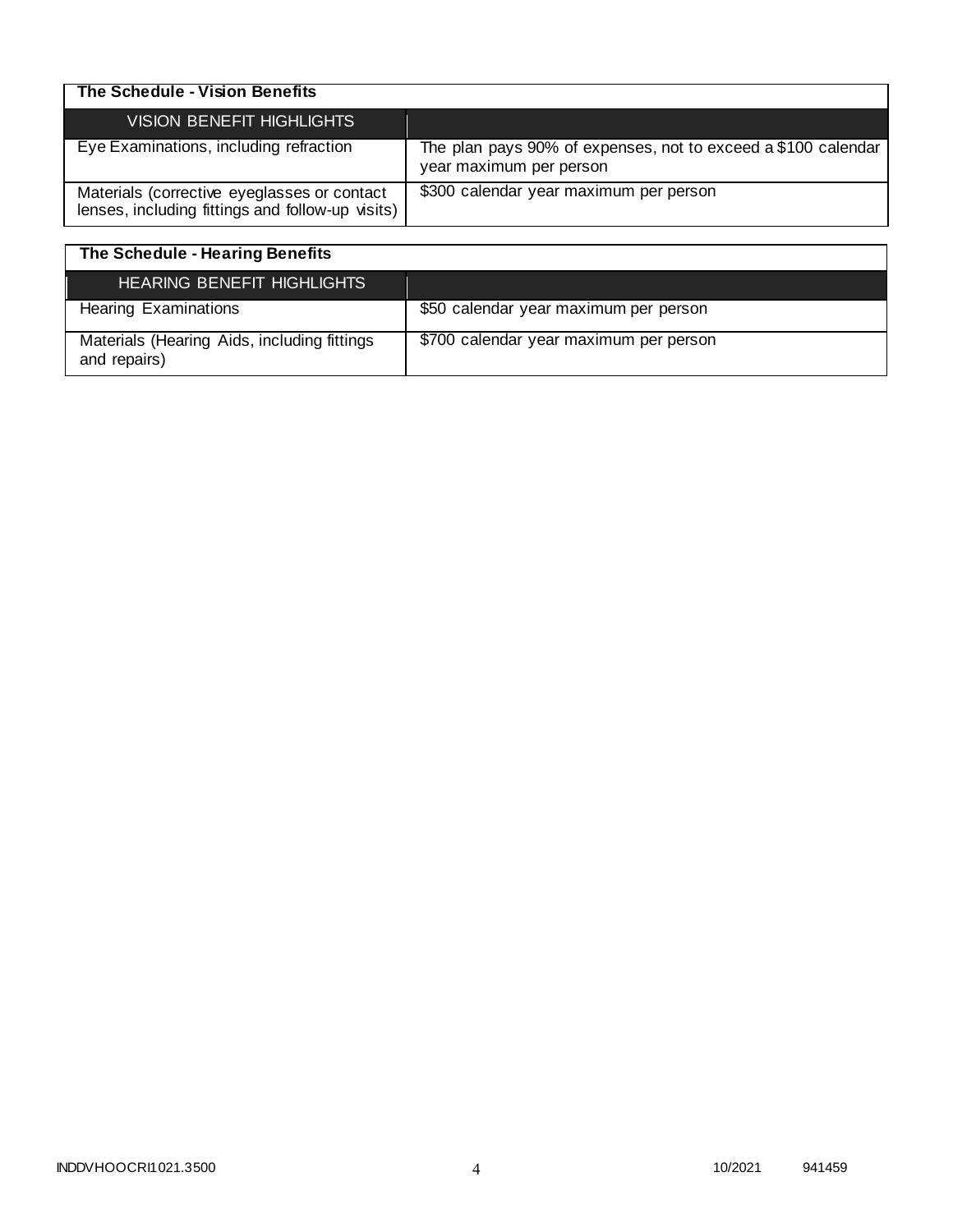# **Waiting Periods**

A Covered Person may access their dental, vision, and hearing benefit insurance once he or she has satisfied the following waiting periods:

- There is no waiting period for Class I or II dental benefits or for vision and hearing benefits.
- After 6 consecutive months of coverage dental benefits will increase to include the list of Class III procedures.
- After 12 consecutive months of coverage dental benefits will increase to include the list of Class IX procedures.

# **Missing Teeth Limitation**

There is no payment for replacement of teeth that are missing when a person first becomes insured. This payment limitation no longer applies after 24 months of continuous coverage.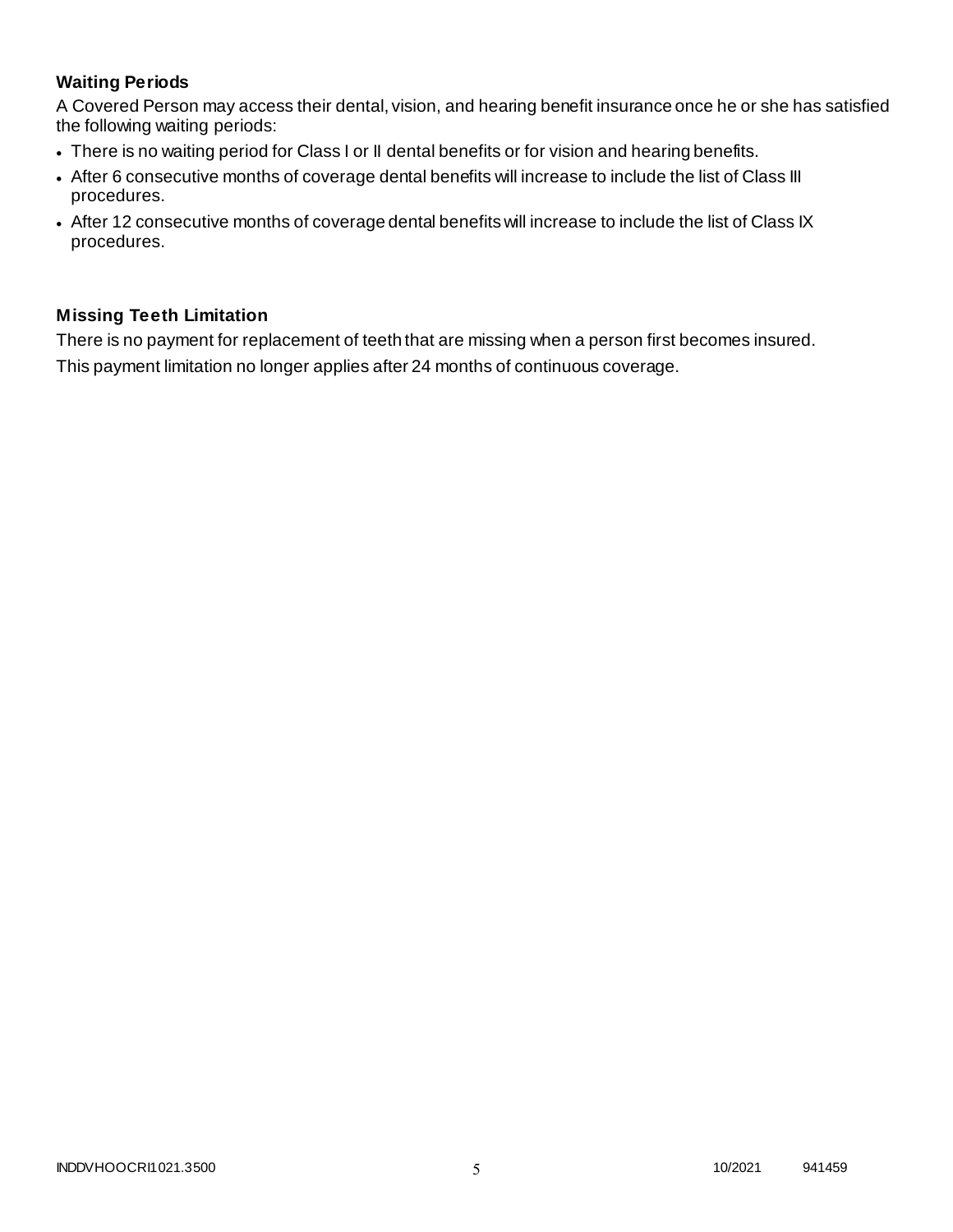## **E. Insured's Financial Responsibility**

The Insured is responsible for paying the monthly or quarterly premium on a timely basis. The Insured is also responsible to pay Providers for charges that are applied to the Deductibles, Coinsurance, and any amounts charged by Non-Participating Dental Providers in excess of the Contracted Fee. In addition, any charges for Medically Necessary and/or Dentally Necessary items that are excluded under the Policy are the responsibility of the Insured.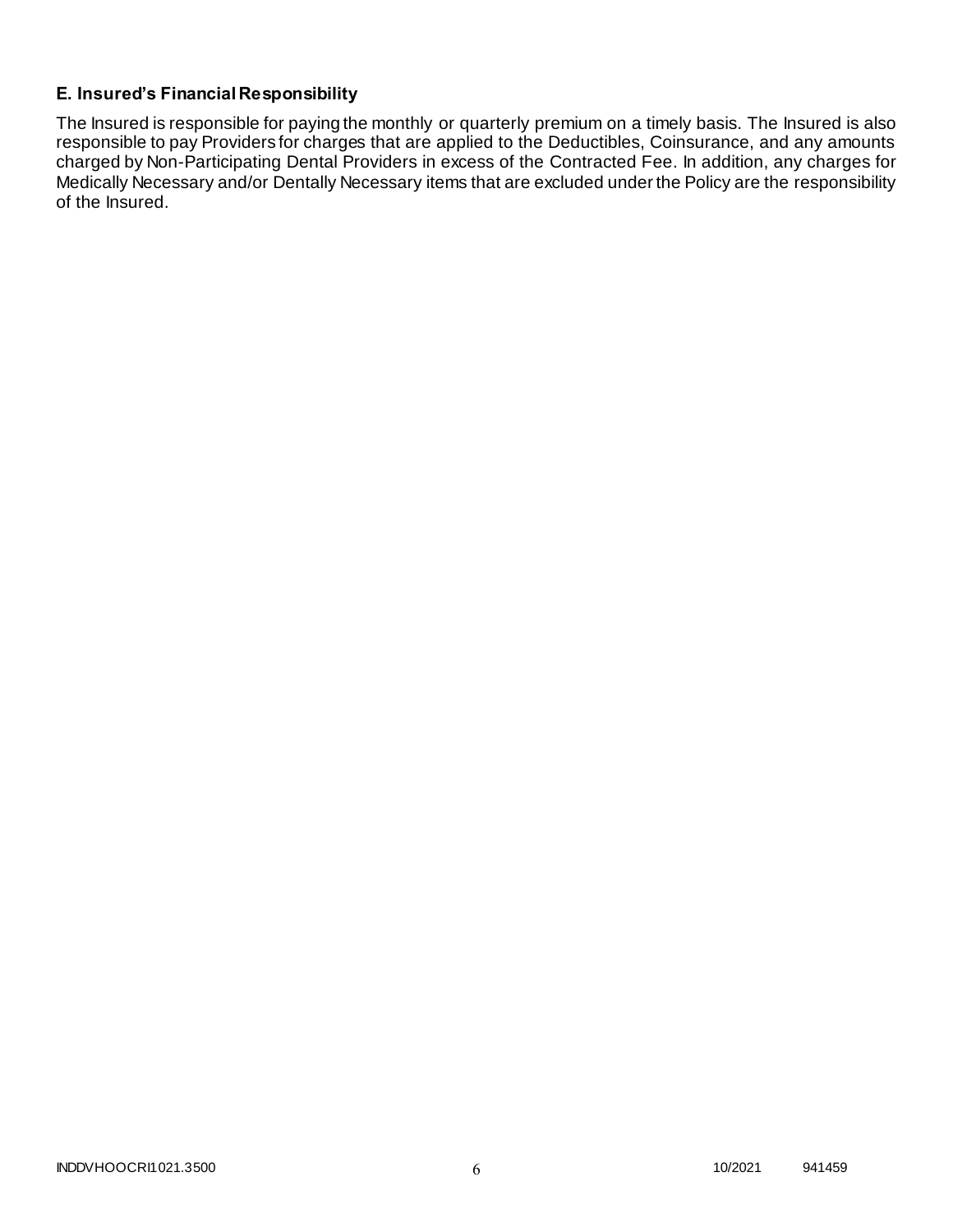# **F. Exclusions and Limitations: What Is Not Covered By This Policy**

# **Expenses Not Covered**

Covered Expenses will not include, and no payment will be made for:

- procedures which are not included in the list of Covered Dental Services, Covered Vision Services, or Covered Hearing Services;
- cone beam imaging;
- instruction for plaque control, oral hygiene and diet;
- core build-ups;
- veneers;
- precious or semi-precious metals for crowns, bridges and abutments;
- restoration of teeth which have been damaged by erosion, attrition or abrasion;
- bite registrations; precision or semi-precision attachments; or splinting;
- orthodontic treatment, except for the treatment of cleft lip and cleft palate;
- general anesthesia or intravenous sedation, when used for the purposes of anxiety control or patient management is not covered; may be considered only when medically or dentally necessary and when in conjunction with covered complex oral surgery;
- athletic mouth guards;
- services performed solely for cosmetic reasons;
- personalization or decoration of any dental device or dental work;
- replacement of an appliance per benefit guidelines;
- services that are medical in nature;
- services and supplies received from a hospital;
- prescription drugs;
- plano lenses;
- VDT (video display terminal)/computer eyeglass benefit;
- medical or surgical treatment of the eyes;
- any type of corrective vision surgery, including LASIK surgery, radial ketatonomy (RK), automated lamel lar keratoplasty (ALK), or conductive keratoplasty (CK);
- Orthoptic or vision training and any associated supplemental testing;
- any eye examination, or any corrective eyewear, required by an employer as a condition of employment;
- safety eyewear;
- sub-normal vision aids or non-prescription lenses;
- Magnification or low vision aids not shown as covered in the Schedule of Vision Coverage;
- Assistive Listening Devices (ALDs);
- medical and/or surgical treatment of the internal or external structures of the ear, including but not limited to Cochlear implants;
- Hearing Aids not prescribed by a Licensed Hearing Care Professional;
- ear protective devices or plugs;
- Hearing Aids maintenance/service contracts, ear molds and other miscellaneous repairs;
- Hearing Aids purchased online or over the counter (OTC); or
- Disposable Hearing Aids.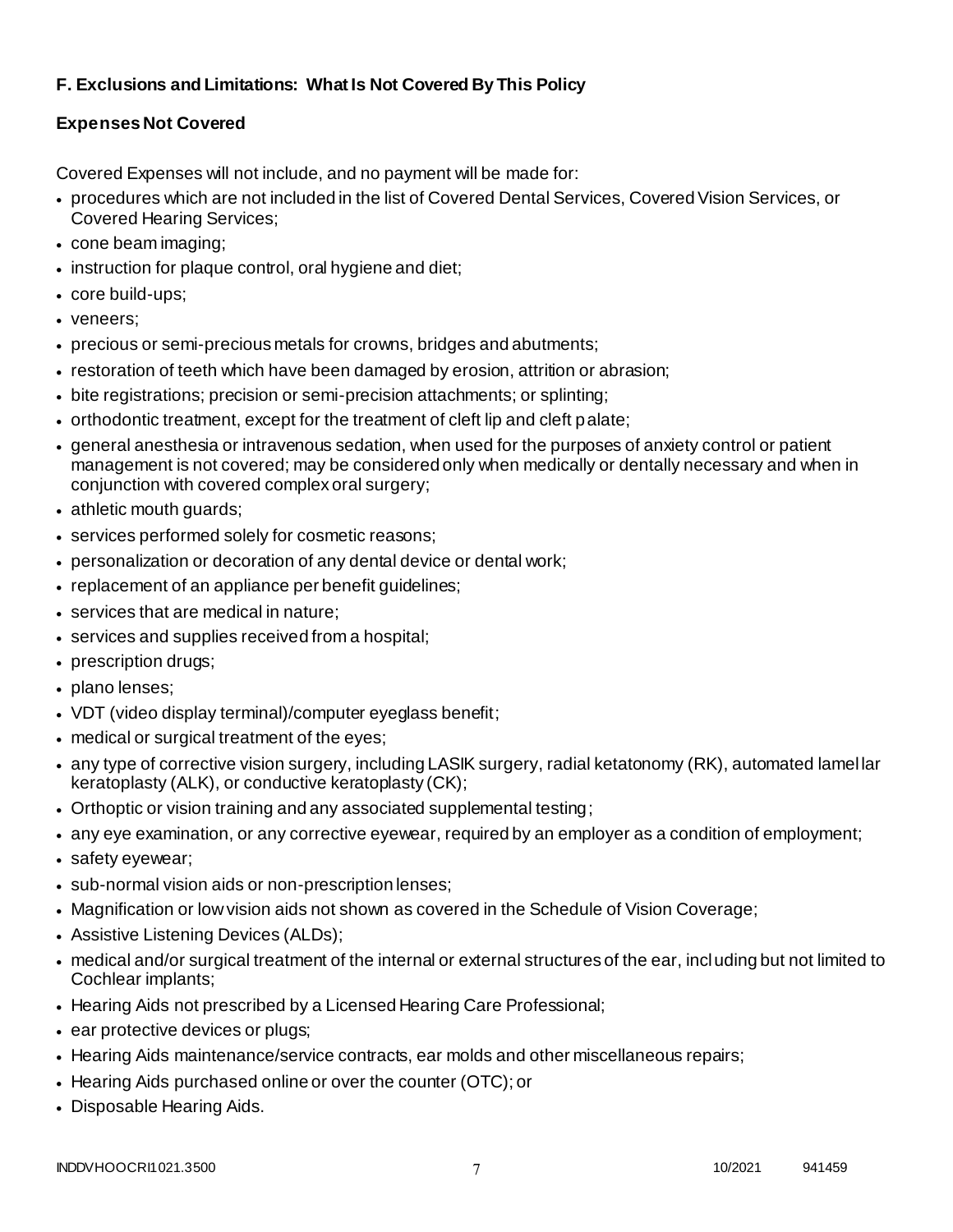### **General Limitations**

No payment will be made for expenses incurred for You or any one of Your Dependents:

- For services not specifically listed as Covered Services in this Policy;
- For services or supplies that are not Medically Necessary;
- For services received before the Effective Date of coverage;
- For services received after coverage under this Policy ends;
- For services for which You have no legal obligation to pay or for which no charge would be made if You did not have insurance coverage;
- For Professional services or supplies received or purchased directly or on Your behalf by anyone, including a Provider, from any of the following:
	- Yourself or Your employer;
	- a person who lives in the Covered Person's home, or that person's employer;
	- a person who is related to the Covered Person by blood, marriage or adoption, or that person's employer.
- for or in connection with an Injury arising out of, or in the course of, any employment for wage or profit;
- for or in connection with a Sickness which is covered under any workers' compensation or similar law;
- for charges made by a Hospital owned or operated by or which provides care or performs services for, the United States Government, if such charges are directly related to a condition which occurred while serving in the military or an associated auxiliary unit;
- services or supplies received due to an act of war, declared or undeclared while serving in the military or an associated auxiliary unit;
- to the extent that payment is unlawful where the person resides when the expenses are incurred;
- for charges which the person is not legally required to pay;
- for charges which would not have been made if the person had no insurance;
- to the extent that billed charges exceed the rate of reimbursement as described in the Schedule;
- for charges for unnecessary care, treatment or surgery;
- to the extent that You or any of Your Dependents is in any way paid or entitled to payment for those expenses by or through a public program, other than Medicaid;
- for or in connection with experimental procedures or treatment methods not approved by the American Dental Association or the appropriate dental specialty society;
- Procedures that are a covered expense under any other plan which provides dental, vision, or hearing benefits;
- To the extent that benefits are paid or payable for those expenses under the mandatory part of any auto insurance policy written to comply with a "no-fault" insurance law or an uninsured motorist insurance law. Cigna will take into account any adjustment option chosen under such part by You or any one of Your Dependents.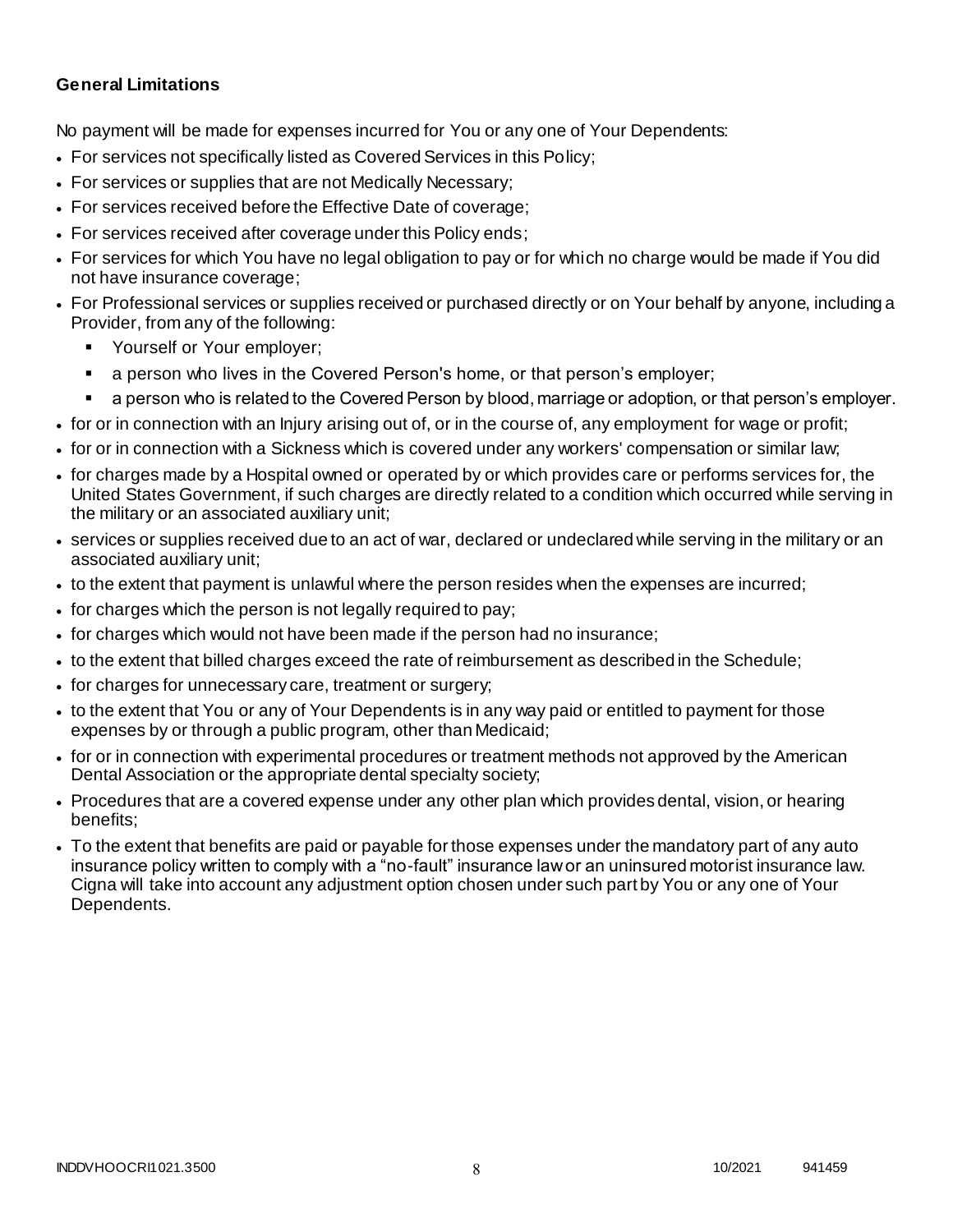### **G. Predetermination of Dental Benefits Program**

Predetermination of Benefits is a voluntary review of a Dentist's proposed treatment plan and expected charges. It is not preauthorization of service and is not required.

The treatment plan should include supporting pre-operative x-rays and other diagnostic materials as requested by Cigna's dental consultant. If there is a change in the treatment plan, a revised plan should be submitted.

Cigna will determine covered dental expenses for the proposed treatment plan. If there is no Predetermination of Benefits, Cigna will determine covered dental expenses when it receives a claim.

Review of proposed treatment is advised whenever extensive dental work is recommended when charges exceed **\$500**.

Predetermination of Benefits is not a guarantee of a set payment. Payment is based on the services that are actually delivered and the coverage in force at the time services are completed.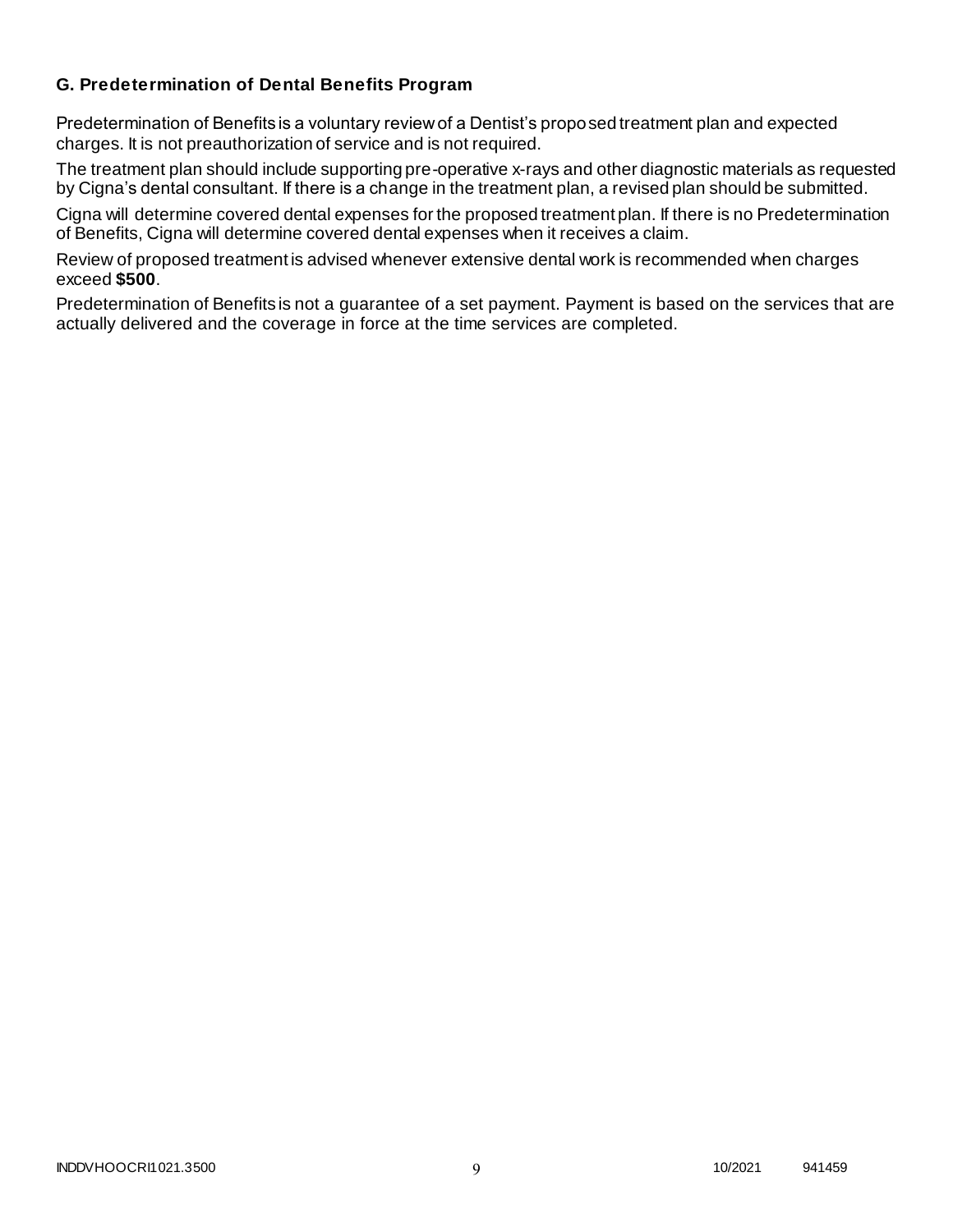### **H. General Provisions**

### **WHEN YOU HAVE A COMPLAINT OR AN APPEAL**

For the purposes of this section, any reference to "You," "Your" or "Yourself" also refers to a representative or Provider designated by You to act on Your behalf, unless otherwise noted.

We want You to be completely satisfied with the care You receive. That is why We have established a process for addressing Your concerns and solving Your problems.

#### **Start with Member Services**

We are here to listen and help. If You have a concern regarding a person, a service, the quality of care, or contractual benefits, You can call Our toll-free number and explain Your concern to one of Our Customer Service representatives. You can also express that concern in writing. Please call or write to Us at the following:

Customer Services Toll-Free Number or address on mycigna.com, explanation of benefits or claim form

We will do Our best to resolve the matter on Your initial contact. If We need more time to review or investigate Your concern, We will get back to You as soon as possible, but in any case within 30 days. If You are not satisfied with the results of a coverage decision, You can start the appeals procedure.

#### **Appeals Procedure**

To initiate an appeal, You must submit a request for an appeal in writing within 365 days of receipt of a denial notice. You should state the reason why You feel Your appeal should be approved and include any information supporting Your appeal. If You are unable or choose not to write, You may ask to register Your appeal by telephone. Call or write to Us at the toll-free number or address on Your Benefit Identification card, explanation of benefits or claim form. Your appeal will be reviewed and the decision made by someone not involved in the initial decision.

**Non-administrative Appeals** involving Medical Necessity or clinical appropriateness will be considered by a health care professional. We will respond in writing with a decision within 30 calendar days after We receive an appeal for a postservice coverage determination.

**Administrative Appeals** will be responded to within 30 calendar days after We receive an appeal for any other pre-service coverage determination and sixty (60) days for post service coverage determinations.

If more time or information is needed to make the determination, We will notify You in writing to request an extension of up to 15 calendar days and to specify any additional information needed to complete the review. The timeline for decision on appeal is paused from the date on which the initial decision is sent to You and/or provider and restarted when You and/or provider submits additional information and/or a request for appeal of the initial decision.

You may request that the appeal resolution be expedited if the time frames under the above process would seriously jeopardize Your life or health or would jeopardize Your ability to regain the dental functionality that existed prior to the onset of Your current condition.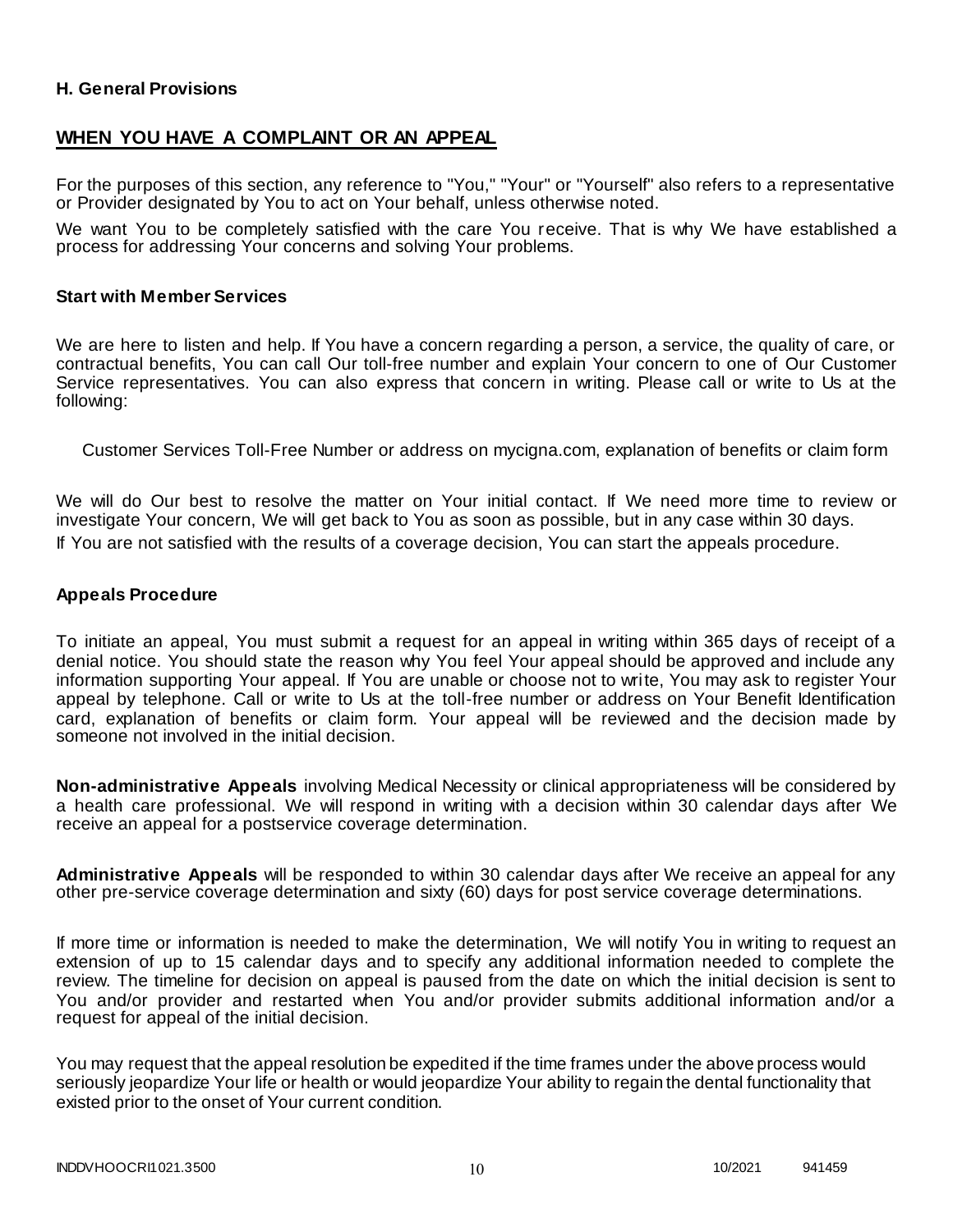A dental professional, in consultation with the treating Dentist, will decide if an expedited review is necessary. When a review is expedited, the Dental Plan will respond orally with a decision within 72 hours, followed by a written decision within 48 hours after oral notice is given.

In the event any new or additional information (evidence) is considered, relied upon or generated by Cigna in connection with the appeal, this information will be provided to You as soon as possible and sufficiently in advance of the decision, so that You will have an opportunity to respond. Also, if any new or additional rationale is considered by Cigna, Cigna will provide the rationale to You as soon as possible and sufficiently in advance of the decision so that You will have an opportunity to respond.

### **External Appeals**

If You are not fully satisfied with the decision of Cigna's appeal review regarding Your Medical Necessity or clinical appropriateness issue, You may request that Your appeal be referred to an External Appeals Agency. The External Appeals Agency is composed of persons who are not employed by Cigna HealthCare or any of its affiliates. A decision to use the voluntary level of appeal will not affect the claimant's rights to any other benefits under the plan.

Your share of the payment for the appeal fee charged by the neutral physician, dentist, or other practitioner shall not exceed \$25.00 provided, however, that if the decision of the utilization review agent is overturned, the appealing party shall be reimbursed by the utilization review agent for their share of the appeal fee paid under this subsection. Cigna will abide by the decision of the External Appeals Agency.

In order to request a referral to an External Appeals Agency, certain conditions apply. The reason for the denial must be based on a Medical Necessity or clinical appropriateness determination by Cigna. Administrative, eligibility or benefit coverage limits or exclusions are not eligible for appeal under this process.

To request a review, You must notify the Appeals Coordinator within 4 months of Your receipt of Cigna's appeal review denial. Cigna will then forward the file to the External Appeals Agency.

The External Appeals Agency will render an opinion within 10 calendar days from the receipt of ALL the information necessary to complete the external review, and not greater than 45 calendar days after the receipt of the request for an external review. When requested and when a delay would be detrimental to Your condition, as determined by Cigna's Dentist reviewer, the review shall be completed within two working days.

The External Appeals Program is a voluntary program for the Insured arranged by Cigna.

### **Appeal to the State of Rhode Island**

You have the right to contact the Office of the Health Insurance Commissioner's consumer resource program, RIREACH for assistance at any time. RIREACH can offer direct assistance to consumers who need help navigating the healthcare marketplace. The Rhode Island Insurance Division may be contacted at the following address and telephone number:

Office of Health Insurance Commissioner's Consumer Resource Program - RIREACH www.RIREACH.org 1-855-RIREACH (747-3224) [rireach@ripin.org](mailto:rireach@ripin.org)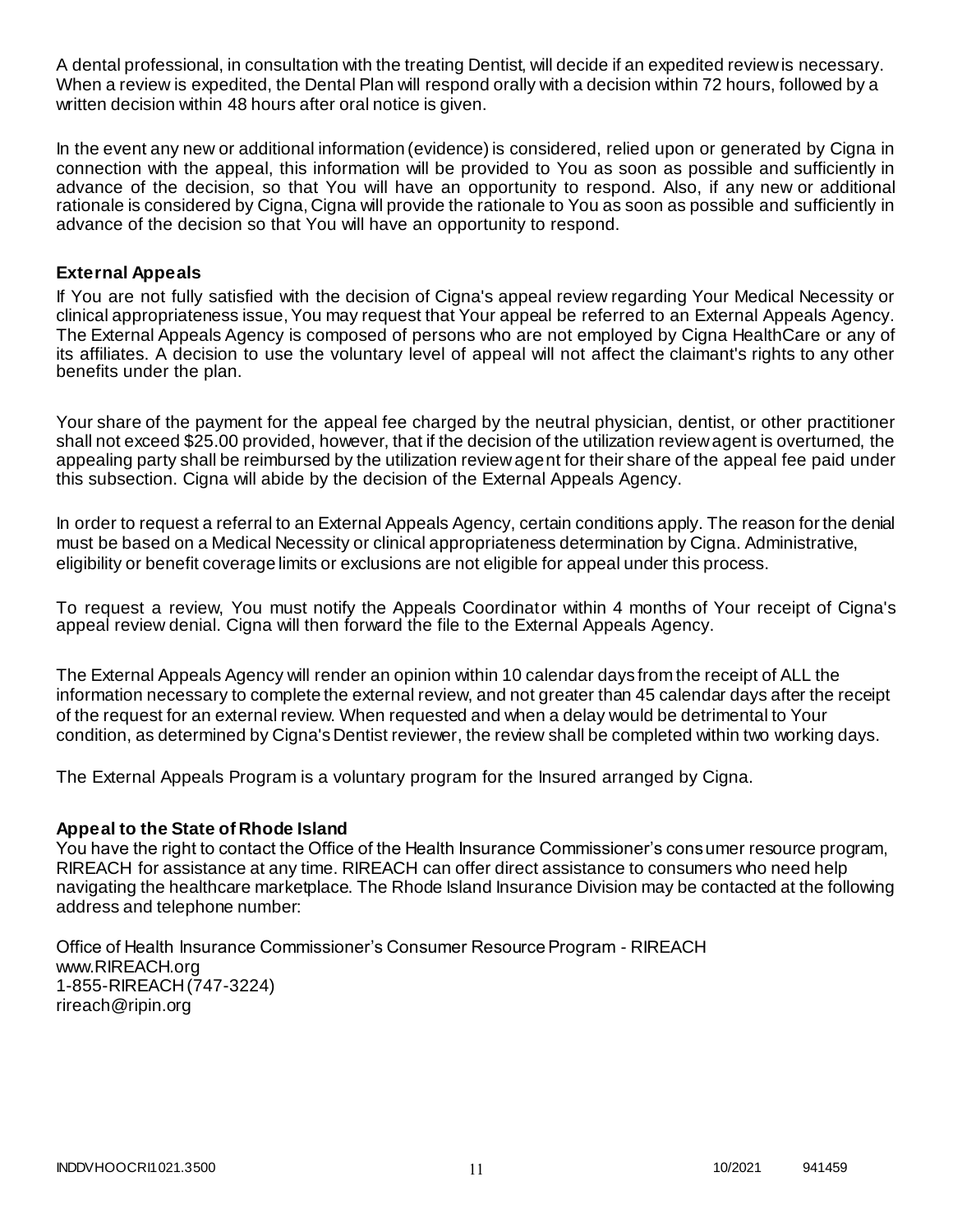### **Notice of Benefit Determination on Appeal**

Every notice of an appeal decision will be provided in writing or electronically and, if an adverse determination, will include:

- (1) the specific reason or reasons for the denial decision;
- (2) reference to the specific Policy provisions on which the decision is based;
- (3) a statement that the claimant is entitled to receive, upon request and free of charge, reasonable access to and copies of all documents, records, and other Relevant Information as defined;
- (4) upon request and free of charge, a copy of any internal rule, guideline, protocol or other similar criterion that was relied upon in making the adverse determination regarding Your appeal, and an explanation of the scientific or clinical judgment for a determination that is based on a medical necessity, experimental treatment or other similar exclusion or limit.

#### **Relevant Information**

Relevant Information is any document, record, or other information which was relied upon in making the benefit determination; was submitted, considered, or generated in the course of making the benefit determination, without regard to whether such document, record, or other information was relied upon in making the benefit determination; demonstrates compliance with the administrative processes and safeguards required by federal law in making the benefit determination; or constitutes a statement of policy or guidance with respect to the plan concerning the denied treatment option or benefit or the claimant's diagnosis, without regard to whether such advice or statement was relied upon in making the benefit determination.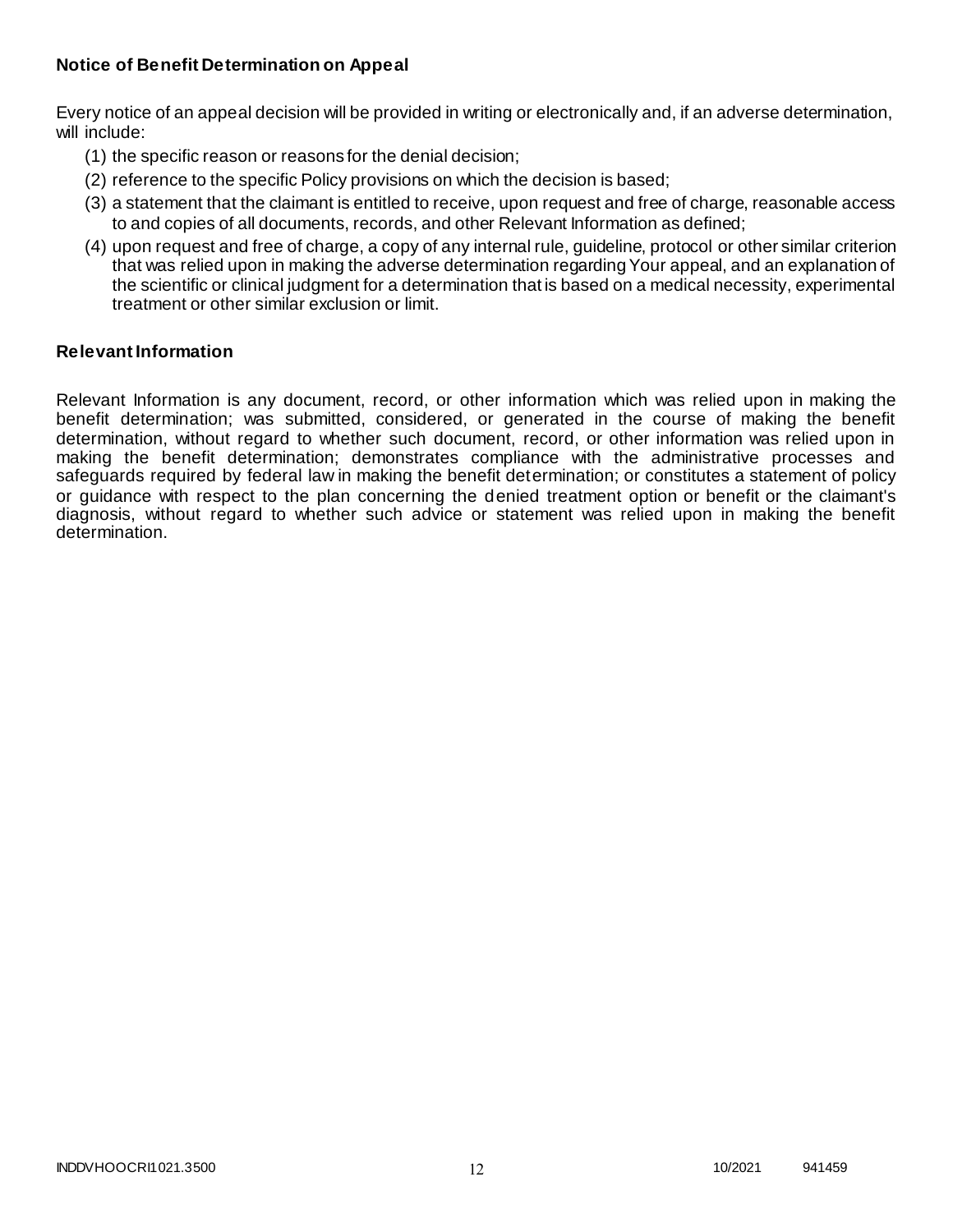# **I. Participating Dental Providers**

Cigna will provide a current list of Dentists currently participating with Cigna and their locations to each Covered Person upon request.

To verify if a Dentist is currently participating with Cigna and is accepting new Cigna Insureds, the Covered Person should visit Our website at mycigna.com.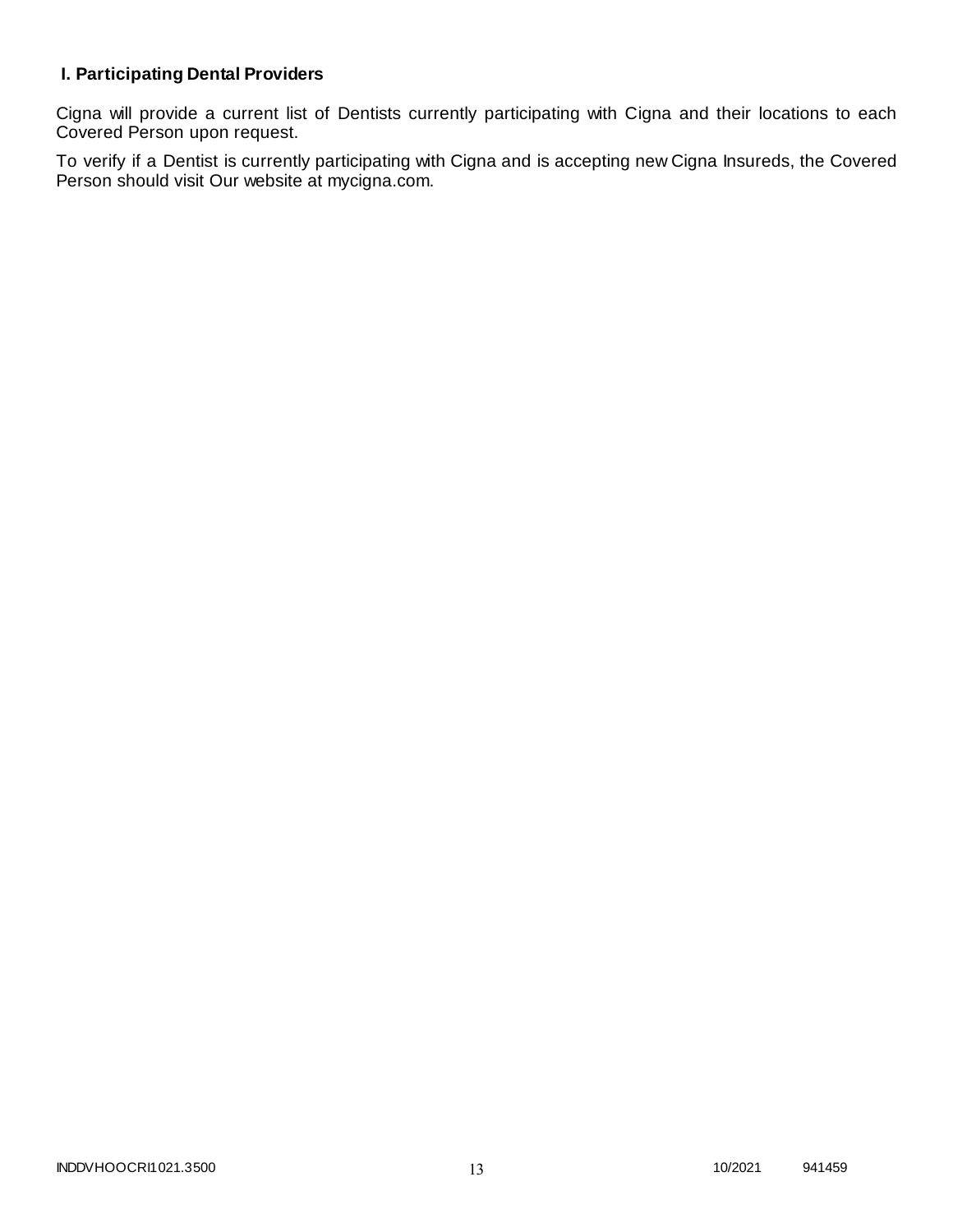### **J. Renewability, Eligibility, and Continuation**

1. The Policy will renew except for the specific events stated in the Policy. Cigna may change the premiums of the Policy with 60 days written notice to the Insured. However, Cigna will not refuse to renew or change the premium schedule for the Policy on an individual basis, but only for all Insureds in the same class and covered under the same Policy as You.

2. The individual plan is designed for residents of Rhode Island who are not enrolled under or covered by any other group or individual health coverage. You must notify Cigna of all changes that may affect any Covered Person's eligibility under the Policy.

3. You or Your Dependent(s) will become ineligible for coverage:

- When premiums are not paid according to the due dates and grace periods described in the premium section.
- With respect to Your Spouse, Domestic Partner, or partner to a Civil Union: when the Spouse is no longer married to the Insured or when the union is dissolved.
- With respect to You and Your Family Member(s): when You no longer meet the requirements listed in the Conditions of Eligibility section.
- The date the Policy terminates.
- When the Insured no longer lives in the Service Area.

4. If a Covered Person's eligibility under this Plan would terminate due to the Insured's death, divorce or if other Dependents would become ineligible due to age or no longer qualify as dependents for coverage under this Plan; except for the Insured's failure to pay premium, the Covered Person's insurance will be continued if the Covered Person exercising the continuation right notifies Cigna and pays the appropriate monthly premium within 60 days following the date this Policy would otherwise terminate. Any waiting periods in the new Plan will be considered as being met to the extent coverage was in force under this Plan.